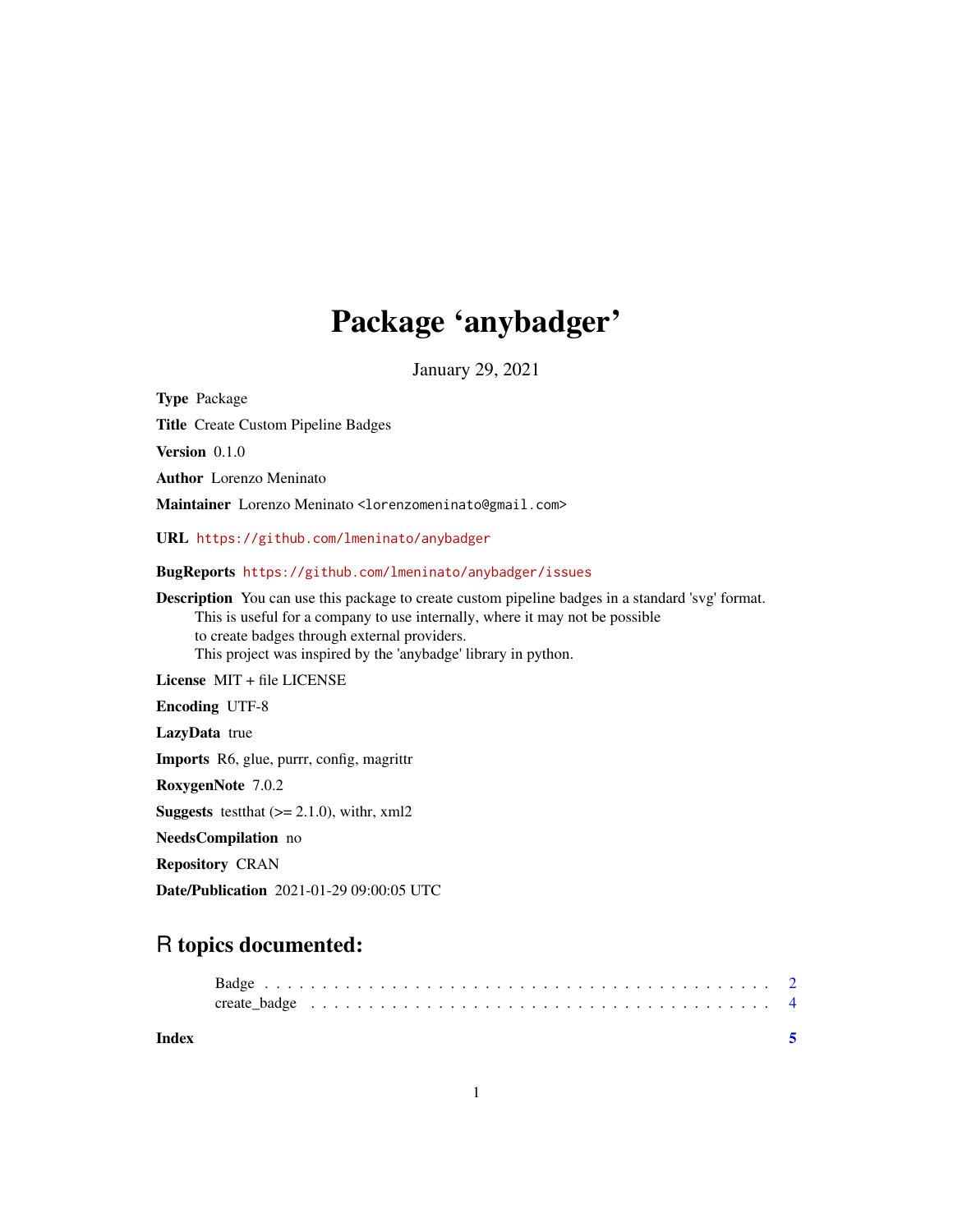<span id="page-1-0"></span>

#### Description

The Badge class is used to create badges.

The Badge class is used to create badges.

#### Details

It is likely easier to use the [create\\_badge](#page-3-1) to create the badge svg in a single step.

#### **Methods**

Public methods:

- [Badge\\$new\(\)](#page-0-0)
- [Badge\\$create\\_svg\(\)](#page-0-0)
- [Badge\\$clone\(\)](#page-0-0)

Method new(): Badge constructor

Used to create badge object.

```
Usage:
Badge$new(
  label,
  value,
  color = "#4c1",num\_padding\_chars = 0.5,
  thresholds = NULL,
  font_name = "DejaVu Sans,Verdana,Geneva,sans-serif",
  font_size = 11,
  label_text_color = "#fff",
  value_text_color = "#fff",
  svg_template_path = NULL
)
```
#### *Arguments:*

label left hand side of badge, e.g. "pipeline" in pipeline status badge

value right hand side of badge, e.g. "passing" in pipeline status badge

color to view available colors: config::get("colors",file = anybadger:::get\_sys("config.yml")) alternatively you can also pass in the hex of your desired color. For instance, "#fe7d37" or

```
"orange", either is accepted.
```
num\_padding\_chars NULL, can be passed in, but calculated automatically based on text length

thresholds TODO, thresholds are not implemented yet, coming soon!

font\_name NULL, valid svg font will work, but sizing might be off

font\_size NULL, if passng custom svg font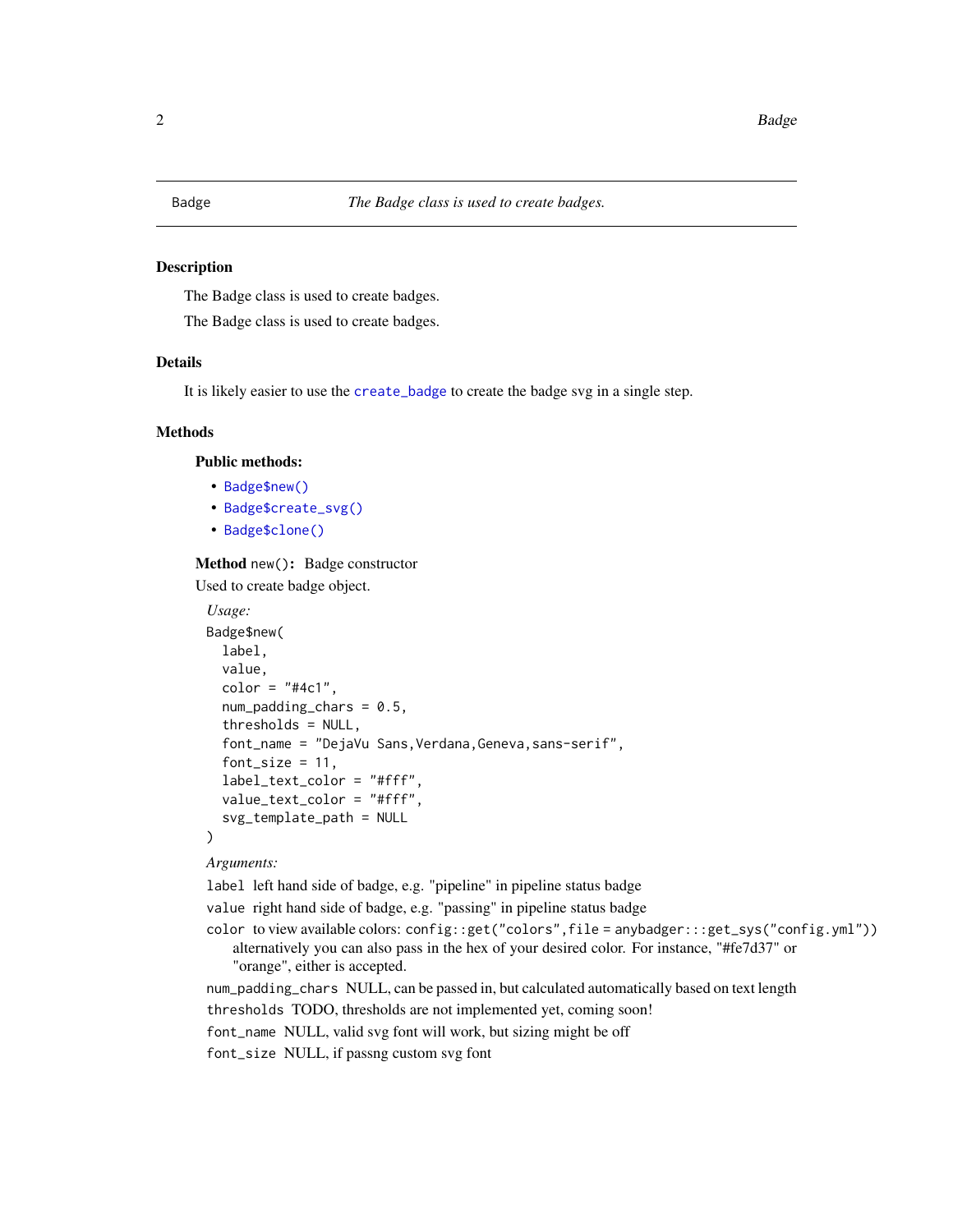#### Badge 3 and 3 and 3 and 3 and 3 and 3 and 3 and 3 and 3 and 3 and 3 and 3 and 3 and 3 and 3 and 3 and 3 and 3 and 3 and 3 and 3 and 3 and 3 and 3 and 3 and 3 and 3 and 3 and 3 and 3 and 3 and 3 and 3 and 3 and 3 and 3 and

```
label_text_color NULL, set this to change the label text color
value_text_color NULL, set this to change the value text color
svg_template_path NULL, to use a different template in svg (not recommended)
```
*Returns:* NULL

*Examples:*

tmp <- tempfile() b <- Badge\$new(label = "Pipeline", value = "Passing") b\$create\_svg(tmp)

Method create\_svg(): Fills in the svg template

```
Usage:
Badge$create_svg(path = "default_badge.svg")
Arguments:
path file path to save badge svg to
Returns: invisibly returns the svg text
Examples:
tmp <- tempfile()
b \leq - Badge$new(label = "Any",
                value = "Badger")
b$create_svg(tmp)
```
Method clone(): The objects of this class are cloneable with this method.

*Usage:* Badge\$clone(deep = FALSE) *Arguments:* deep Whether to make a deep clone.

#### Examples

```
## ------------------------------------------------
## Method `Badge$new`
## ------------------------------------------------
tmp <- tempfile()
b <- Badge$new(label = "Pipeline",
              value = "Passing")
b$create_svg(tmp)
## ------------------------------------------------
## Method `Badge$create_svg`
## ------------------------------------------------
tmp <- tempfile()
```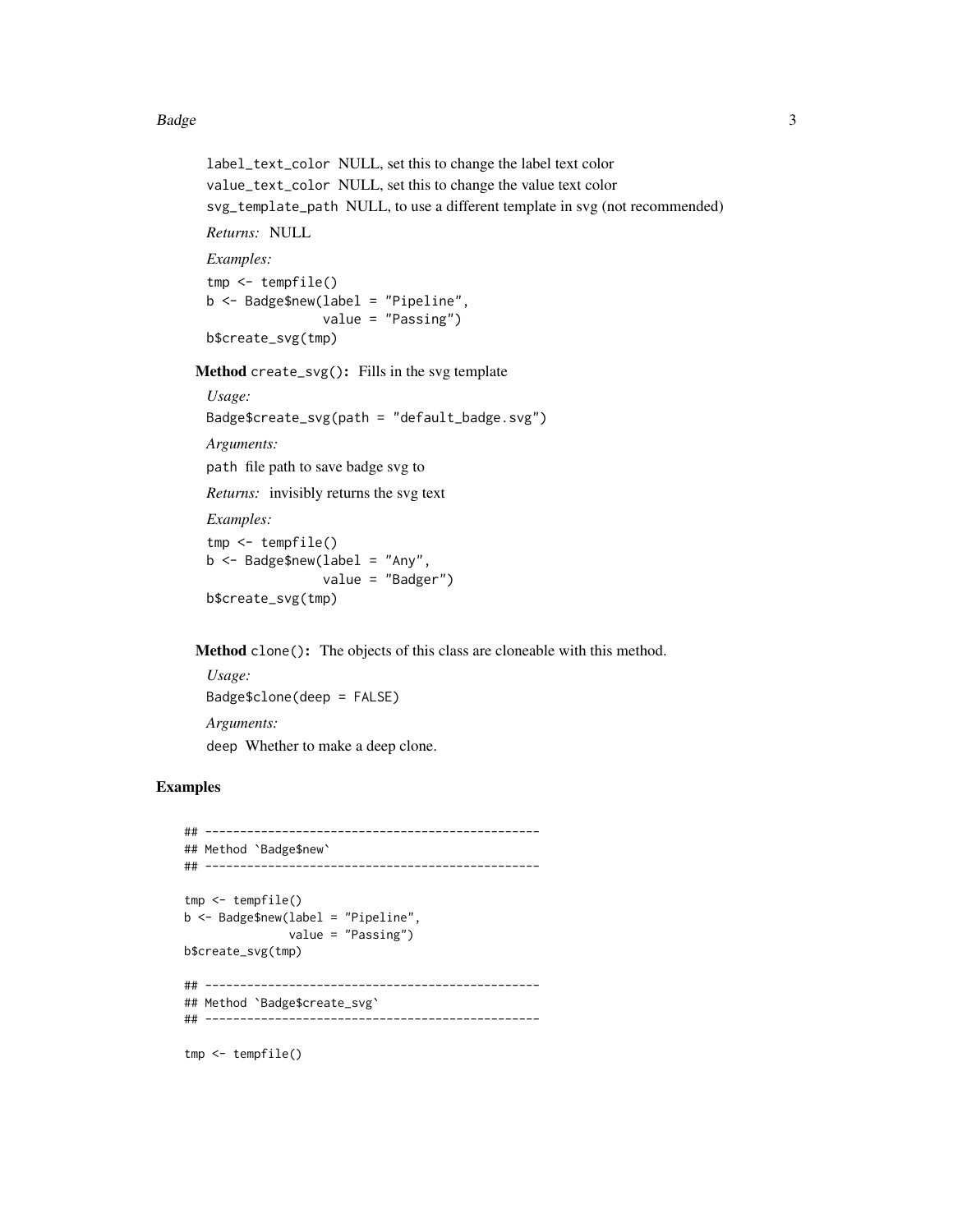```
b <- Badge$new(label = "Any",
              value = "Badger")
b$create_svg(tmp)
```
<span id="page-3-1"></span>create\_badge *Create badge svg*

#### Description

Create badge svg

#### Usage

create\_badge(path, ...)

#### Arguments

| path                    | path to save svg to                    |  |
|-------------------------|----------------------------------------|--|
| $\cdot$ $\cdot$ $\cdot$ | parameters to pass to @seealso [Badge] |  |

#### Value

svg text

#### Examples

```
tmp <- tempfile()
create_badge(tmp, label = "any", value = "badger", color = "fuchsia")
```
<span id="page-3-0"></span>